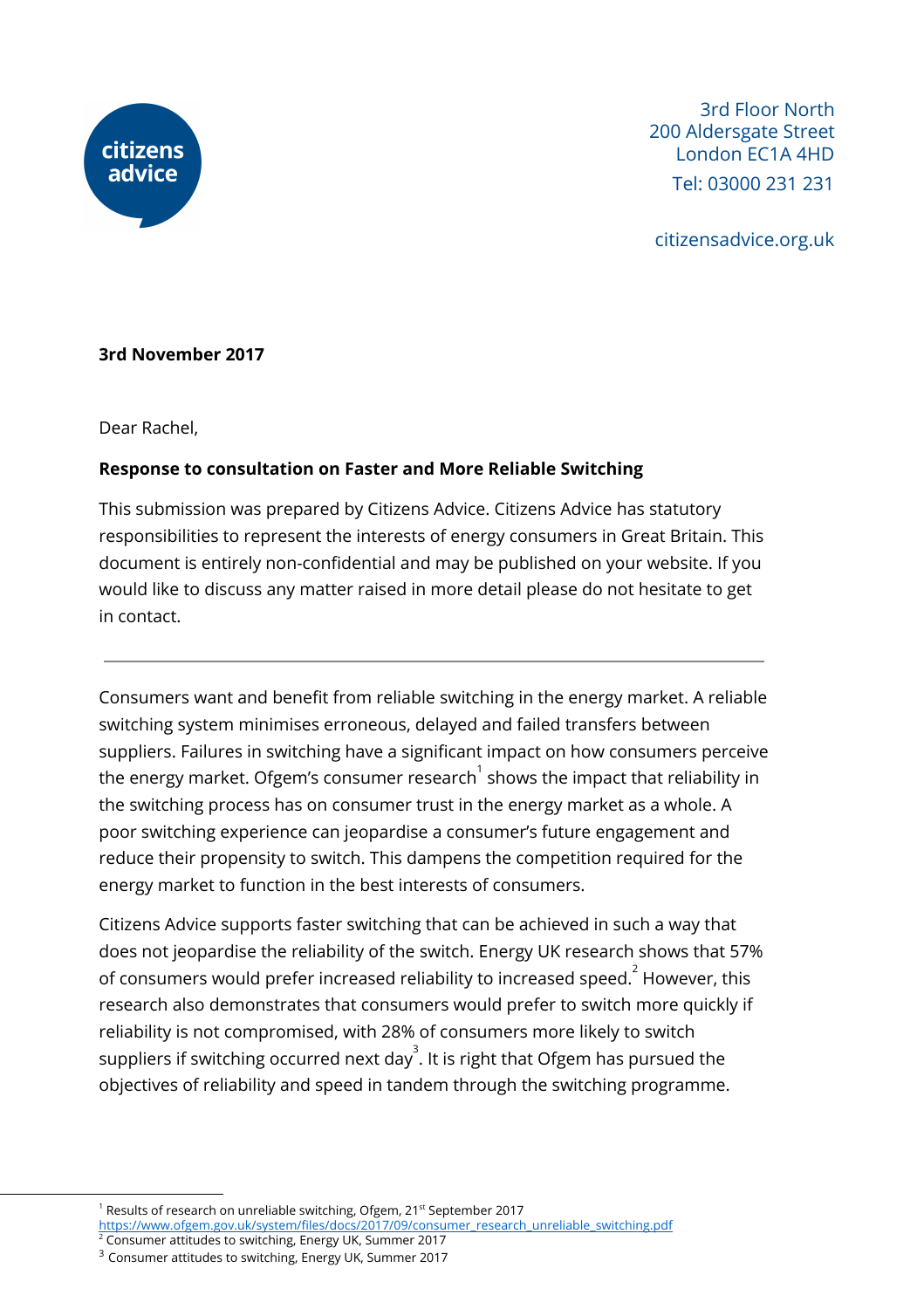Both domestic and micro-business customers will benefit from faster and more reliable switching so Ofgem is right to pursue a single system solution that covers the domestic and non-domestic markets.

We believe that the switching programme should deliver the benefits of faster and reliable switching in a way that minimises costs faced by consumers. The Energy UK research mentioned above showed that 84% of consumers would not be willing to pay more to switch suppliers within 24 hours $\degree$ , while Ofgem estimates that 85% of the costs incurred by suppliers to deliver improved switching will be passed onto consumers. $5$  The costs of the programme are upfront and occur in the near-term, while the benefits are more difficult to determine and occur over an uncertain 18-year time horizon. As the programme could cost the energy industry as much as £446m $\degree$ , it is crucial that costs are minimised wherever possible.

Based on the evidence presented by Ofgem, we agree that the RP2a option is most likely to maximise the net benefits of more reliable and faster switching. Ofgem estimates these to be between £169m and £1,056m over 18 years.  $^7$  This option has been developed through a thorough, iterative process with industry, which has enabled detailed comment at each stage of development.

One issue which only emerged towards the end of this process was the option of using UK Link to deliver the Central Switching Service (CSS). As we said in our recent response to Ofgem's consultation $\degree$ , we think that the option of appointing Xoserve to develop UK Link into the CSS could minimise costs and should be explored thoroughly. Xoserve should certainly be able to bid into the Data and Communications Company (DCC) competitive tender for the CSS. Ofgem should publish an assessment of whether it may be less costly to industry (and ultimately consumers) and less risky for the programme to scrap the tender process altogether and appoint Xoserve directly to provide the CSS.

Otherwise, we believe the switching programme is heading in the right direction. There are some aspects of the programme that we would like Ofgem to reconsider or consider in more detail. While we set out our views in response to the consultation questions below, we particularly want to highlight the following aspects of the programme.

[nergy-consultation-responses/response-to-ofgems-consultation-on-uk-link-and-the-proposed-central-switching-service/](https://www.citizensadvice.org.uk/about-us/policy/policy-research-topics/energy-policy-research-and-consultation-responses/energy-consultation-responses/response-to-ofgems-consultation-on-uk-link-and-the-proposed-central-switching-service/)

#### **Patron HRH The Princess Royal Chief Executive Gillian Guy**

Citizens Advice is an operating name of the National Association of Citizens Advice Bureaux

<sup>4</sup>Consumer attitudes to switching, Energy UK, Summer 2017

<sup>&</sup>lt;sup>5</sup> Pg.82, Delivering Faster and More Reliable Switching: proposed new switching arrangements Impact Assessment, Ofgem

 $^6$  Pgs.92-93, Delivering Faster and More Reliable Switching: proposed new switching arrangements Impact Assessment, Ofgem

 $^7$  Pg.3, Delivering Faster and More Reliable Switching: proposed new switching arrangements Impact Assessment, Ofgem  $8$  Response to Ofgem's consultation on UK Link and the proposed Central Switching Service, Citizens Advice, September 2017 [https://www.citizensadvice.org.uk/about-us/policy/policy-research-topics/energy-policy-research-and-consultation-responses/e](https://www.citizensadvice.org.uk/about-us/policy/policy-research-topics/energy-policy-research-and-consultation-responses/energy-consultation-responses/response-to-ofgems-consultation-on-uk-link-and-the-proposed-central-switching-service/)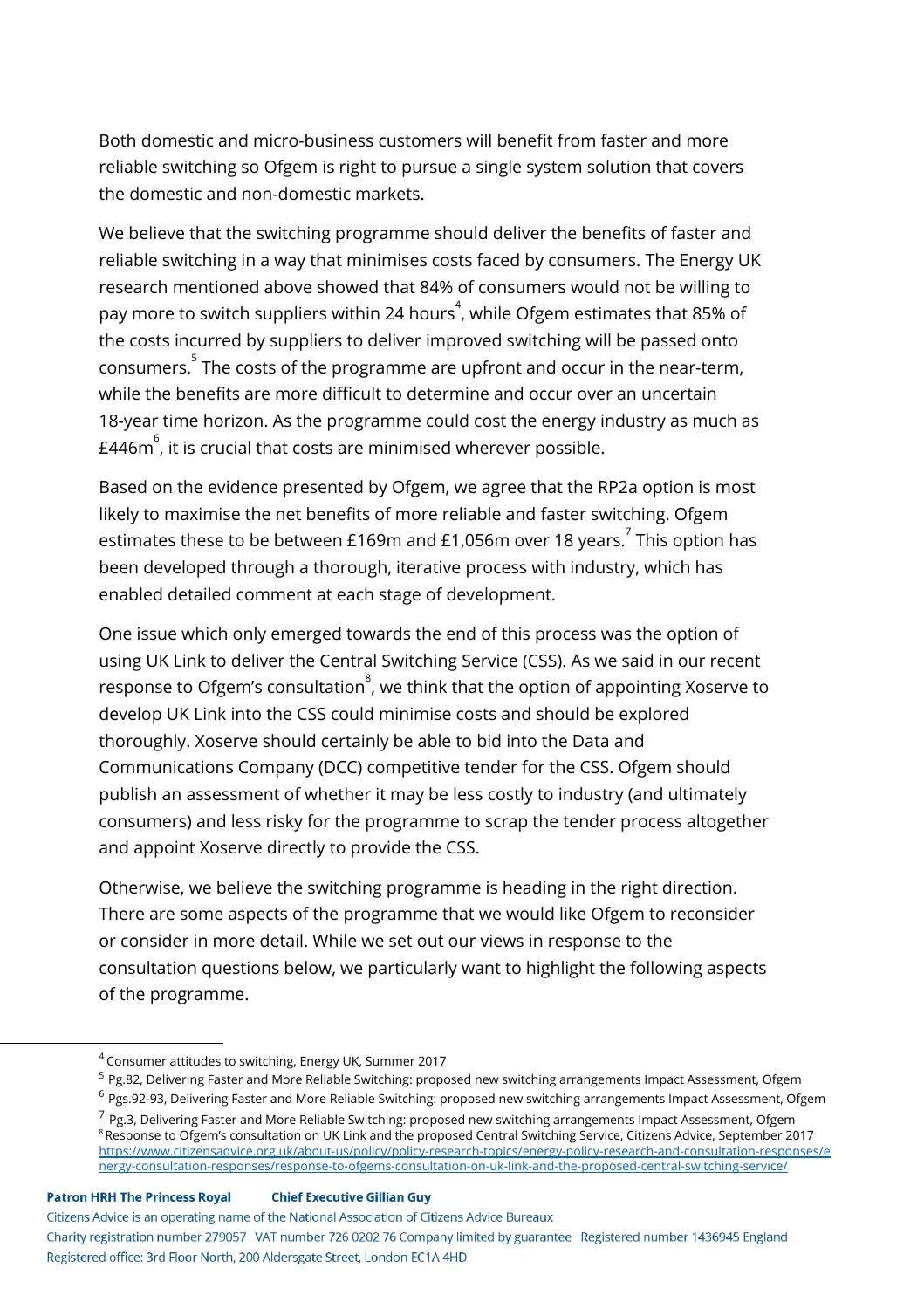- **We are concerned that a three-month transition window may be insufficient to demonstrate ongoing reliability of the new switching arrangements**. We support the idea of a transition window before moving to next working day switching. The transition window will allow Ofgem to determine whether moving to five-working day switching has led to any increase in Erroneous Transfers (ETs). However, ETs can take some time to identify and resolve. It is possible that the transition window may need to be slightly longer than currently proposed. We encourage Ofgem to further explore other options that would satisfy the intention to maintain reliability during the transitions. In a similar vein, we are also not convinced that some suppliers should be able to switch consumers next working day during the transition period. Allowing some suppliers to move to next-day switching during this period undermines the primary rationale for the transition period, i.e. ensuring reliability. We do not believe it is cost-efficient to establish an assurance regime for next-day switching during the very short period of the transition window. It would be more efficient for all suppliers to move to next-day switching at the same time. This approach would also make it easier to communicate the changes to consumers.
- **Further work is required to reduce the volume of ETs**. Industry should continue to improve the switching process and build confidence in switching in the years running up to the introduction of the CSS. Cleansing and improving industry data to reduce ETs is an important part of this work. The industry currently relies on the relatively slow speed of switching to identify and correct data issues. It is not in the interest of consumers or suppliers to see any increase in ETs because of the switching programme. ETs cause significant consumer detriment. We welcome initiatives such as the Erroneous Transfer Working Group (ETWG), which seeks to reduce the occurrence of ETs and improve the resolution process. The ETWG should be ambitious in identifying further means of improving industry data and reducing ETs.
- **We support Ofgem's proposals to ensure that customers can exercise cooling off rights without penalties.** Ofgem has rightly identified that consumers should be able to cool off during the switching process and return on equivalent terms to their previous supplier. Customers must be able to switch with confidence and confidence requires customers to be able to change their mind within 14 days of initiating the switch. Ofgem's approach protects rights that exist under the Consumer Rights Act 2015. We appreciate that, once the industry moves to next working day switching, these arrangements may be complex for some suppliers to manage and could require online customers to contact their original supplier by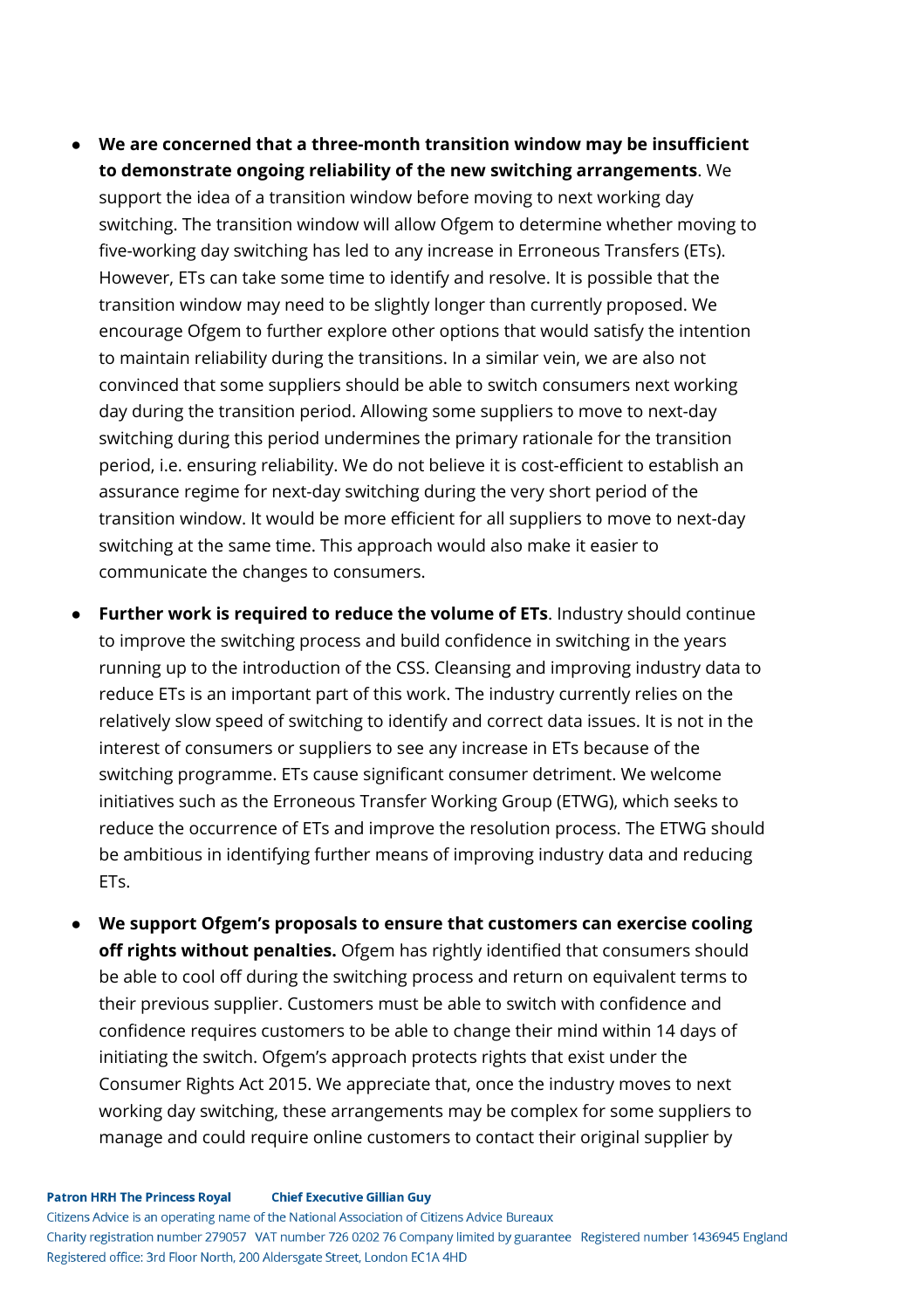phone. Suppliers should ensure that the cooling off process is simple and straightforward for consumers.

- **We support customer-led annulment of a switch**. We support making an annulment feature available to consumers during the transition period. There should always be an option for consumer-led annulment of the contract whenever technically feasible, in order to avoid ETs. A strong assurance regime will be required, and any misuse of the annulment feature by suppliers would be non-compliant with the Standards of Conduct. We do not support Change of Occupancy (CoO) objections by the losing supplier in the domestic market. There is insufficient evidence of the need for this feature, and no assurance that suppliers would be able to evidence such objections in a robust way within the one day window available.
- **Developing the Market Intelligence System (MIS)**. The RP2a option would see the Market Intelligence System (MIS) fall out of scope of the programme. Ofgem notes that industry is now considering introducing a new gas and electricity enquiry service that would include features of the MIS. While a single, centralised enquiry service as proposed by RP3 would involve additional costs, there are also benefits, e.g. improving reliability of the switching process even further. If the MIS is to be taken forward by industry, clarity is required on how Ofgem will have appropriate oversight to ensure that this is developed to work with the new switching arrangements under RP2a.

● **The governance framework for switching should include consumer representation**. We support Ofgem creating a dual-fuel Retail Energy Code (REC). Developing a new code is more efficient than other options, such as trying to reengineer the Smart Energy Code (SEC). Given the importance of switching to consumers, the REC governance forums should include consumer representation. There is precedent from the management of other industry codes for this approach. Ofgem should explore whether the scope of the REC could be wide enough to incorporate all market participants who may deal with consumers in the switching process. Given the current role of third parties in switching and potential innovation in the market, it may be appropriate for the REC to cover some activities of Price Comparison Websites (PCWs) and Third Party Intermediaries (TPIs).

● **We welcome Ofgem publishing a detailed Impact assessment (IA)**. Certain elements of the IA could be better explained and, later in this response, we query some of the assumptions made. In particular, the savings available to non-domestic consumers from switching should be updated. However, we agree with Ofgem that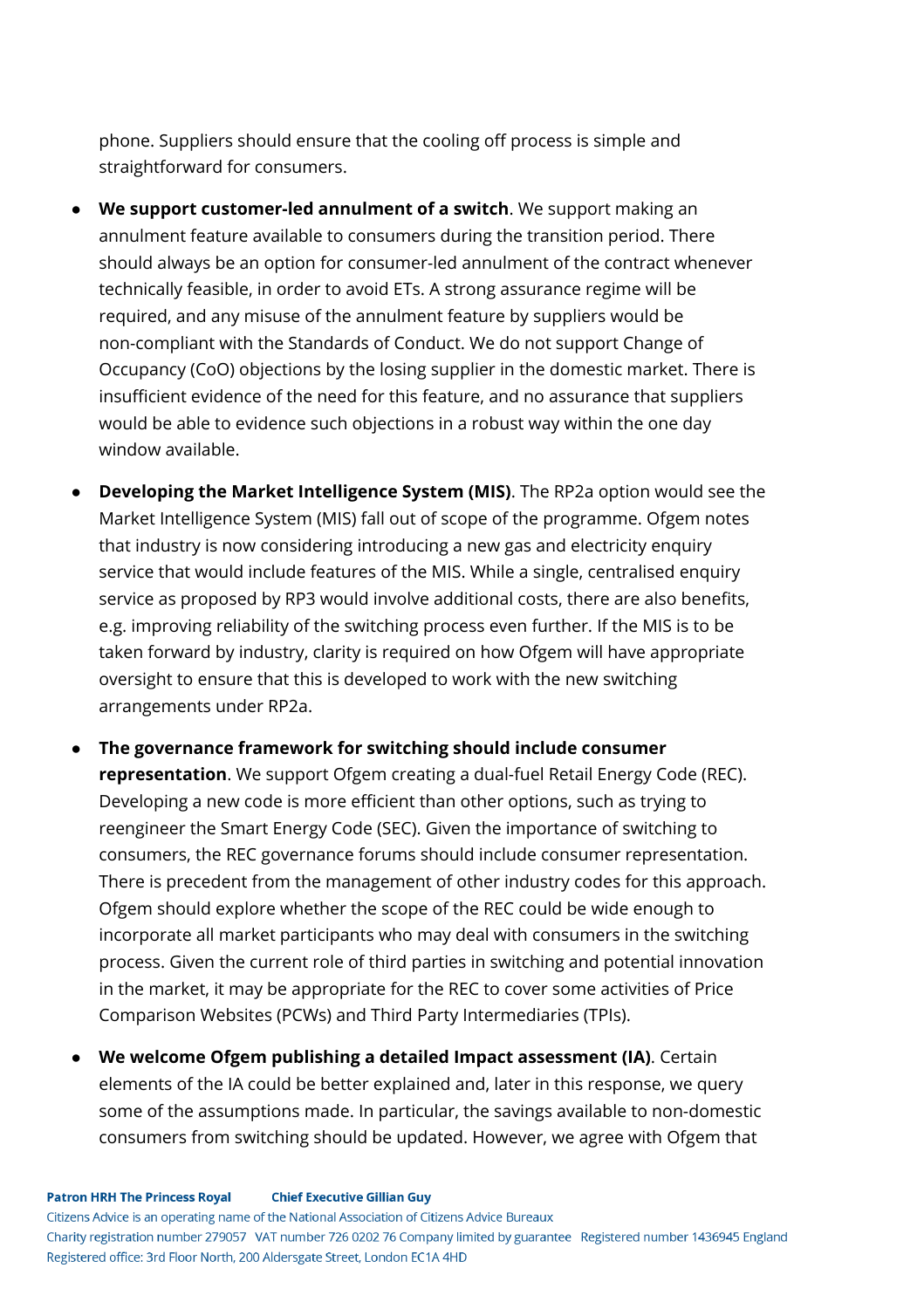the IA supports the pursuit of RP2a. We encourage Ofgem to keep the IA under review throughout the switching programme, making amends to reflect the provision of new information. We expect Ofgem to publish an updated version of the IA with its final decision in 2018.

- **We welcome Ofgem publishing a Data Protection Impact Assessment (DPIA) and agree with Ofgem's cautious approach to data protection.** We agree with Ofgem in the three main decisions made in the DPIA. We think Ofgem is correct to create the DPIA in line with the General Data Protection Regulation (GDPR) as the GDPR will be implemented during the programme. We think Ofgem has correctly identified that the combination of premise addresses with an MPxN or objection indicator constitutes personal data. As the DPIA observes, the objection indicator could reflect that a domestic consumer has a debt, information which consumers are unlikely to be comfortable to be shared without consent. In addition, the DPIA should note that, when switching smart meters, suppliers will need to take stronger action to prevent ETs to comply with the GDPR. Interoperable smart meters increase the risk that suppliers may, after an ET, collect personal data with no legal basis to do so. Similarly, suppliers who misuse CoO objections to retain consumers with smart meters will continue to collect personal data despite the consumer trying to end their contract. Taking a cautious approach should reduce unexpected costs arising later in the programme. Ofgem is right to keep the DPIA under review as the switching programme develops. Ofgem should ensure that the Information Commissioner's Office (ICO) is given opportunity to comment on the design of the switching programme before any competitive tender process commences. This will avoid unexpected costs arising at a later date.
- **We recognise why Ofgem has not published the programme's Information Risk Assessment (IRA) and welcome Ofgem establishing a stakeholder working group to discuss security.** We understand that the IRA cannot be put safely into the public domain, as this would show potential vulnerabilities in the system. However, consumers need some assurance that security is being adequately built into the CSS and communication networks. The stakeholder working group is a means to achieving this assurance. Consumers should be represented on this working group.

In conclusion, we support Ofgem pursuing RP2a. If Ofgem wants to pursue next calendar day switching with instantaneous objections at a later point, then Ofgem should consult with industry again. While the parameters in the CSS will be configurable, Ofgem's IA shows there will likely be further costs for industry and for suppliers in moving to next calendar day switching, costs that will ultimately be

**Patron HRH The Princess Royal Chief Executive Gillian Guy** 

Citizens Advice is an operating name of the National Association of Citizens Advice Bureaux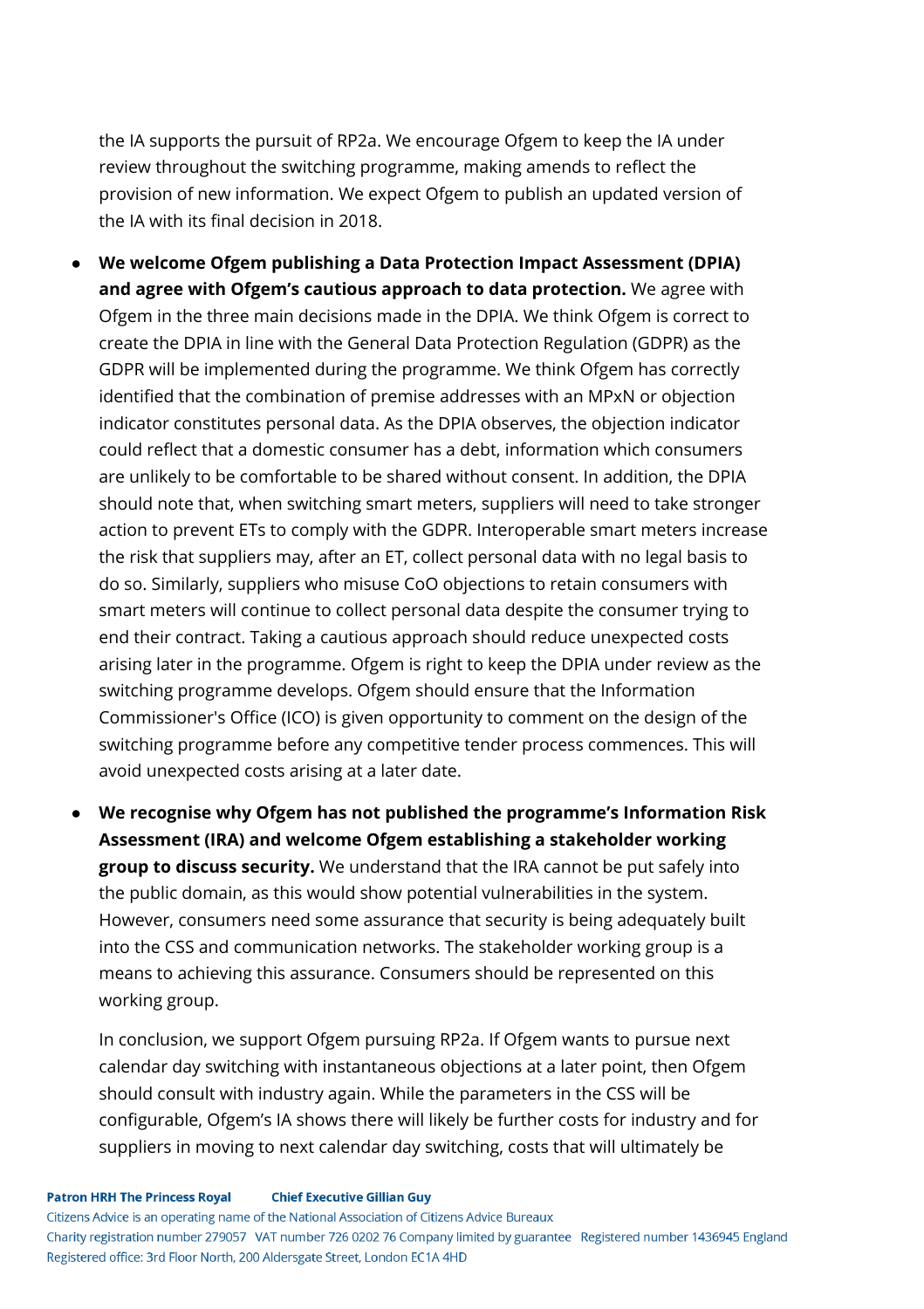recoverable from consumers. The costs of further systems changes will need to be re-evaluated alongside the potential benefits.

If you have any questions about this response, please contact Alex Belsham-Harris ([alexander.belsham-harris@citizensadvice.org.uk](mailto:alexander.belsham-harris@citizensadvice.org.uk)) or Stew Horne ([stew.horne@citizensadvice.org.uk\)](mailto:stew.horne@citizensadvice.org.uk).

#### Consultation questions

# **Question 1: Do you agree with our assessment that RP2a provides the best value option to reform the switching arrangements for consumers and with the supporting analysis presented in this consultation and the accompanying IA?**

We agree with Ofgem that RP2a is the best value option to take forward. We are aware that Ofgem has conducted a rigorous process of data collection from a range of large, medium and small suppliers and other industry participants about the potential costs of main options under consideration. Based on the evidence in the IA, RP1 does not deliver sufficient benefits to consumers in terms of improved reliability, while the costs incurred by RP2 and RP3 to deliver near-instantaneous switching are high relative to the benefits on offer. RP2a is a reasonable compromise between cost efficiency and delivering the objectives of the switching programme.

While we support Ofgem proceeding with RP2a, we also believe that Ofgem should continue to pursue all options that will reduce the cost of the switching programme. For instance, as we highlighted in our recent response to Ofgem's consultation on UK Link $^{\circ}$ , Ofgem and the DCC may wish to appoint Xoserve without a competitive tender process for the CSS. While we generally support competitive tender processes, using the existing UK Link infrastructure could decrease the costs and delivery risks of the switching programme. For instance, based on the DCC Business Case<sup>10</sup>, the procurement and specification cost of the new CSS could rise to over £10 million. Many of the procurement costs would be avoided if Xoserve was appointed directly to provide the CSS based on UK Link. It may also prove to be less expensive to appoint an established industry body such as Xoserve to provide the CSS than to create a new body. Ofgem should publish an assessment of the potential cost

#### **Patron HRH The Princess Royal Chief Executive Gillian Guy**

Citizens Advice is an operating name of the National Association of Citizens Advice Bureaux Charity registration number 279057 VAT number 726 0202 76 Company limited by guarantee Registered number 1436945 England Registered office: 3rd Floor North, 200 Aldersgate Street, London EC1A 4HD

<sup>&</sup>lt;sup>9</sup> Response to Ofgem's consultation on UK Link and the proposed Central Switching Service, Citizens Advice, September 2017 [https://www.citizensadvice.org.uk/about-us/policy/policy-research-topics/energy-policy-research-and-consultation-responses/e](https://www.citizensadvice.org.uk/about-us/policy/policy-research-topics/energy-policy-research-and-consultation-responses/energy-consultation-responses/response-to-ofgems-consultation-on-uk-link-and-the-proposed-central-switching-service/) [nergy-consultation-responses/response-to-ofgems-consultation-on-uk-link-and-the-proposed-central-switching-service/](https://www.citizensadvice.org.uk/about-us/policy/policy-research-topics/energy-policy-research-and-consultation-responses/energy-consultation-responses/response-to-ofgems-consultation-on-uk-link-and-the-proposed-central-switching-service/)  $10$  DCC Business Case for DCC activities during the Transitional Phase of the Switching Programme, DCC, 29<sup>th</sup> March 2017 [https://www.smartdcc.co.uk/media/429248/dcc\\_switching\\_business\\_case\\_v3.0\\_redacted\\_clean.pdf](https://www.smartdcc.co.uk/media/429248/dcc_switching_business_case_v3.0_redacted_clean.pdf)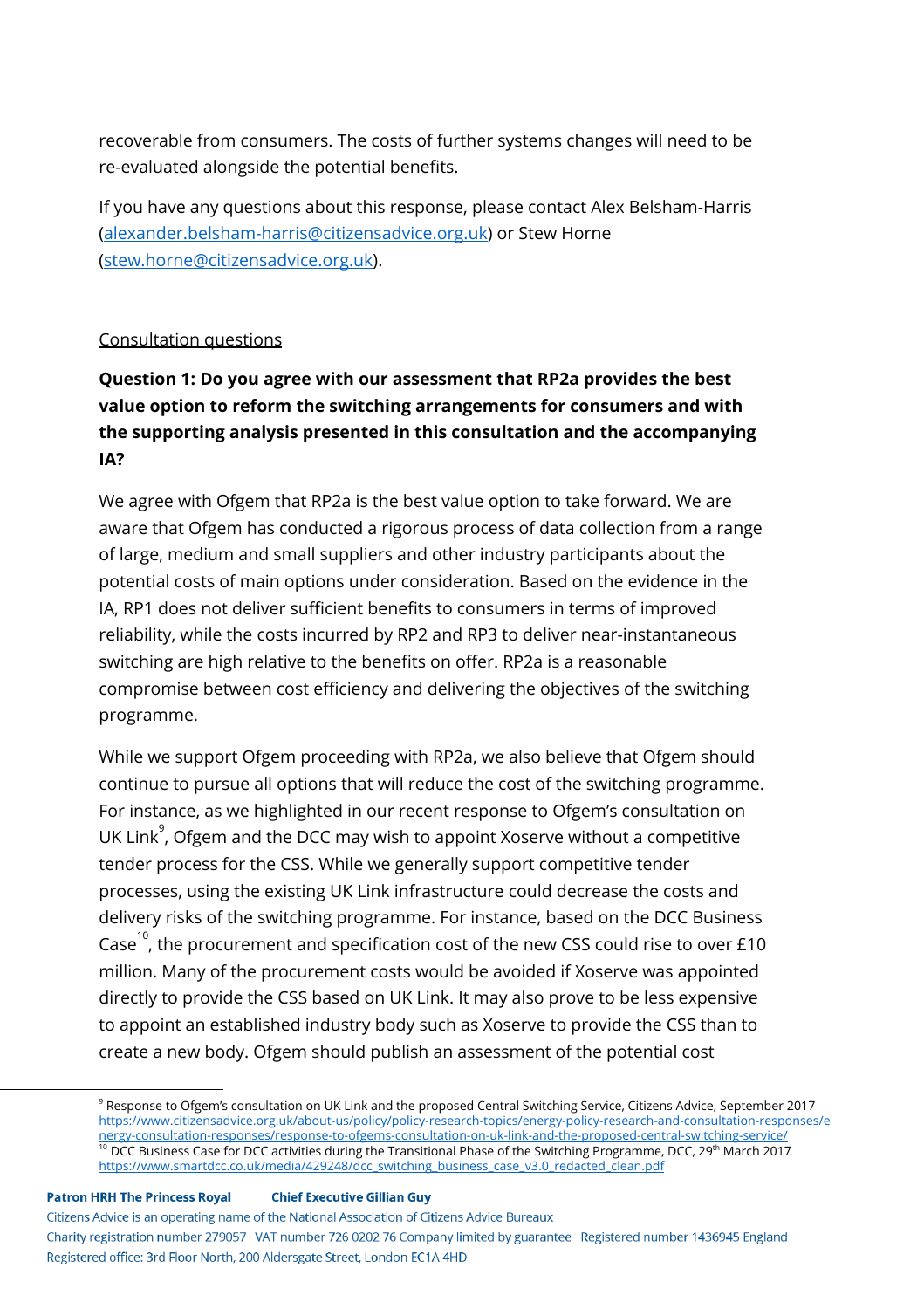savings and de-risking benefits that could arise from scrapping the competitive tender process and appointing Xoserve to develop UK Link.

# **Question 2: Do you agree that CSS should include an annulment feature which losing suppliers can use to prevent erroneous switches? Please provide evidence alongside your response. If you are a supplier, please support your answer with an estimate of the number of occasions over the past 12 months when you might have used such a feature had it been available.**

We believe that there is merit in building the CSS to include an annulment feature. When switching does not occur near-instantaneously, there should always be an option for consumer-led annulment of the contract. For instance, if a consumer who has not initiated a switch receives a "Sorry you're leaving us" email from their current supplier, then that consumer should be able to contact the supplier and annul the switch. Annulling a potential switch may reduce the number of erroneous transfers (ETs) and reduce the amount of time and effort that consumers spend correcting errors. The annulment option should only be initiated at the request of the customer.

If losing suppliers were to misuse the annulment feature, we consider that such behaviour would be prohibited by the Standards of Conduct that apply to suppliers of domestic and micro-business consumers. Ofgem may also wish to consider introducing a more specific licence condition or code requirement to prohibit misuse of the annulment feature. This could be achieved by amending SLC 14. Were Ofgem to identify regular and deliberate misuse of the annulment feature, Ofgem should take strong enforcement action to punish that supplier for frustrating legitimate switching and to deter other suppliers from taking similar action. Ofgem should use the proposed transition window to assess how effectively suppliers use the annulment feature.

One of the potential benefits of the annulment feature is a reduction in the volume of ETs. Reducing the volume and potential for ETs is rightly a focus area for the switching programme. Cleansing and improving industry data is an important part of reducing ETs. Cleansing data may require phone-calls and letters to customers to confirm postal addresses and related MPxN details, and any costs arising from this activity should be factored into the costs created by the programme. We welcome initiatives such as the Erroneous Transfer Working Group (ETWG), which seeks to reduce the incidence of ETs and improve the resolution process. The ETWG should continue to work quickly to bring about improvements.

**Patron HRH The Princess Royal Chief Executive Gillian Guy** Citizens Advice is an operating name of the National Association of Citizens Advice Bureaux Charity registration number 279057 VAT number 726 0202 76 Company limited by guarantee Registered number 1436945 England Registered office: 3rd Floor North, 200 Aldersgate Street, London EC1A 4HD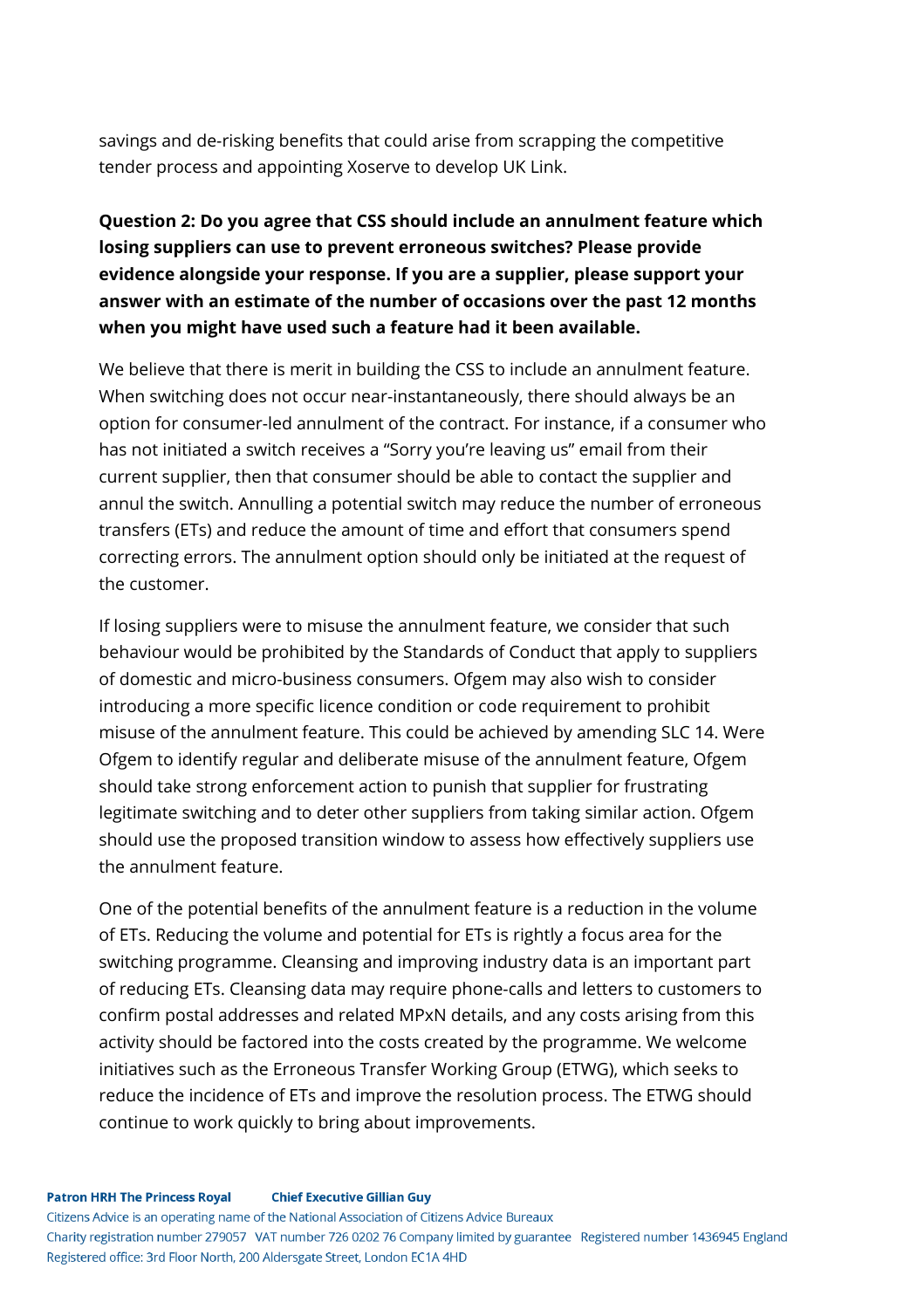Poorly-handled ETs cause significant stress to customers. Consumers may need to speak to suppliers a number of times to resolve the ET, wasting time waiting in call queues, explaining the situation, being transferred to a specialist team and explaining the issue again. The Citizens Advice Extra Help Unit (EHU) has seen examples where:

- A. A customer has sought to correct an ET but the two suppliers blame each other for the error and neither take the lead on resolving the matter.
- B. A customer continues to pay Supplier A after an ET but Supplier B demands payment for energy consumed during the transferred period.
- C. A customer cancels a switch during the cooling off period but is transferred anyway and loses their annual Warm Home Discount rebate.

Reducing the frequency of ETs will be a major benefit of the switching programme.

Finally, while we welcome Ofgem publishing an assessment of how faster switching will affect data protection, Ofgem's DPIA does not adequately cover the data protection risks caused by ETs in a world of smart meter-enabled next-day switching. Interoperable smart meters increase the risk that suppliers may, after an ET, collect personal data with no legal basis to do so. The DPIA should note that, when switching smart meters, suppliers will need to take stronger action to prevent ETs to comply with the GDPR.

# **Question 3: Do you agree that CSS should always invite the losing supplier to raise an objection, even where the Change of Occupancy (CoO) indicator had been set by the gaining supplier? If you are a supplier, please support your answer with evidence of the number of times in the past 12 months that you have raised an objection where the Change of Tenancy (CoT) flag had been set.**

We do not support Change of Occupancy (CoO) objections by the losing supplier in the domestic market. There is insufficient evidence of the need for this feature, and no assurance that suppliers would be able to evidence such objections in a robust way within the one day window. $11$  This could create a significant risk that domestic consumers are blocked from switching inappropriately. Where smart meters are installed this could also impact the consumer's data privacy, as the existing supplier will continue to receive smart meter data despite the consumer having indicated that they are a new tenant.

**Chief Executive Gillian Guy Patron HRH The Princess Royal** Citizens Advice is an operating name of the National Association of Citizens Advice Bureaux Charity registration number 279057 VAT number 726 0202 76 Company limited by guarantee Registered number 1436945 England Registered office: 3rd Floor North, 200 Aldersgate Street, London EC1A 4HD

<sup>&</sup>lt;sup>11</sup>https://www.ofgem.gov.uk/system/files/docs/2017/07/edag\_14 -\_bpd\_-\_coo\_discussion\_paper.pdf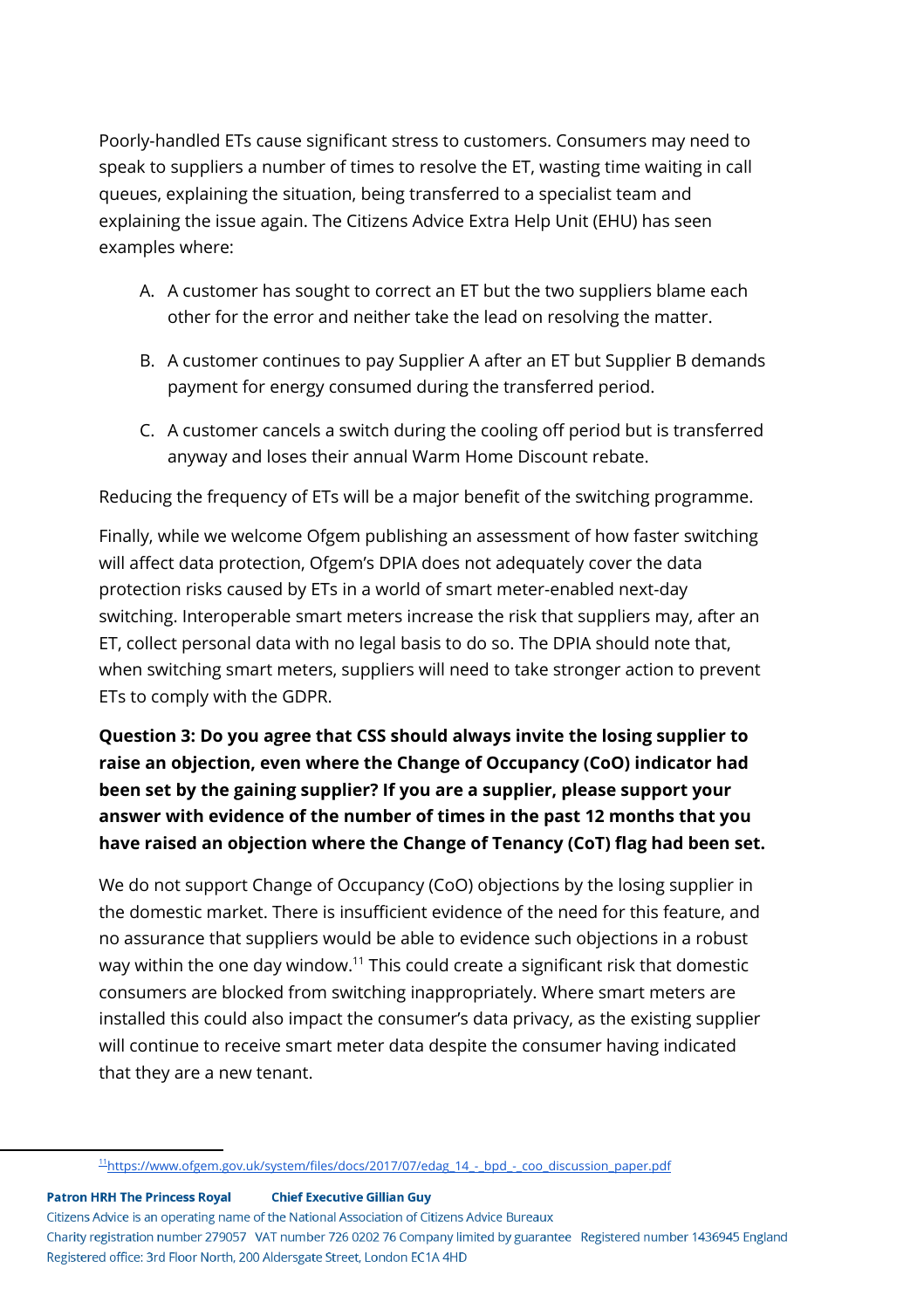We agree that the CSS should invite losing non-domestic suppliers to raise an objection even where a CoO is indicated. The losing supplier may have a legitimate reason to believe that no change of tenancy has occurred at the premises in question. Non-domestic suppliers are more likely to identify a problem with a CoO if they are allowed two days to review the account, search databases such as Companies House, analyse websites that detail property transactions and contact the customer.

However, Ofgem should closely monitor whether suppliers misuse the ability to raise objections and take appropriate enforcement action if necessary. Objections should be based on significant evidence that a CoO has not occurred. Any misuse of objections, e.g. to prevent a customer switching supplier despite having no valid reason for doing so, is a breach of the Standards of Conduct. Such activity would also likely be inconsistent with the proposed REC.

# **Question 4: Do you agree that use of the annulment and CoO features should be backed by a strong performance assurance regime? Please comment on ways in which such a regime could be made most effective, and backup your response with evidence.**

Yes, we agree that a strong performance assurance regime is necessary to ensure that the annulment and CoO features are used appropriately by suppliers. Ofgem's research has demonstrated the detriment that consumers experience when faced with ETs. Misuse of the annulment and CoO features to inappropriately frustrate switching would cause similar detriment to customers.

To be effective, the performance assurance regime should be designed with the following in mind:

- Involve regular publication of collective and individual supplier use of the annulment and CoO features. Use of these features should form part of Ofgem's regular market monitoring.
- Published data should be presented alongside commentary from Ofgem on trends in switching and an explanation as to why suppliers might legitimately use the annulment and CoO features. This will provide context to the publication of data that otherwise has the potential to be misconstrued.
- Ofgem should carefully differentiate between valid objections and invalid ones. Some suppliers may misuse the objections option, while others may need to respond to misuse of the switching process.

Citizens Advice is an operating name of the National Association of Citizens Advice Bureaux Charity registration number 279057 VAT number 726 0202 76 Company limited by guarantee Registered number 1436945 England Registered office: 3rd Floor North, 200 Aldersgate Street, London EC1A 4HD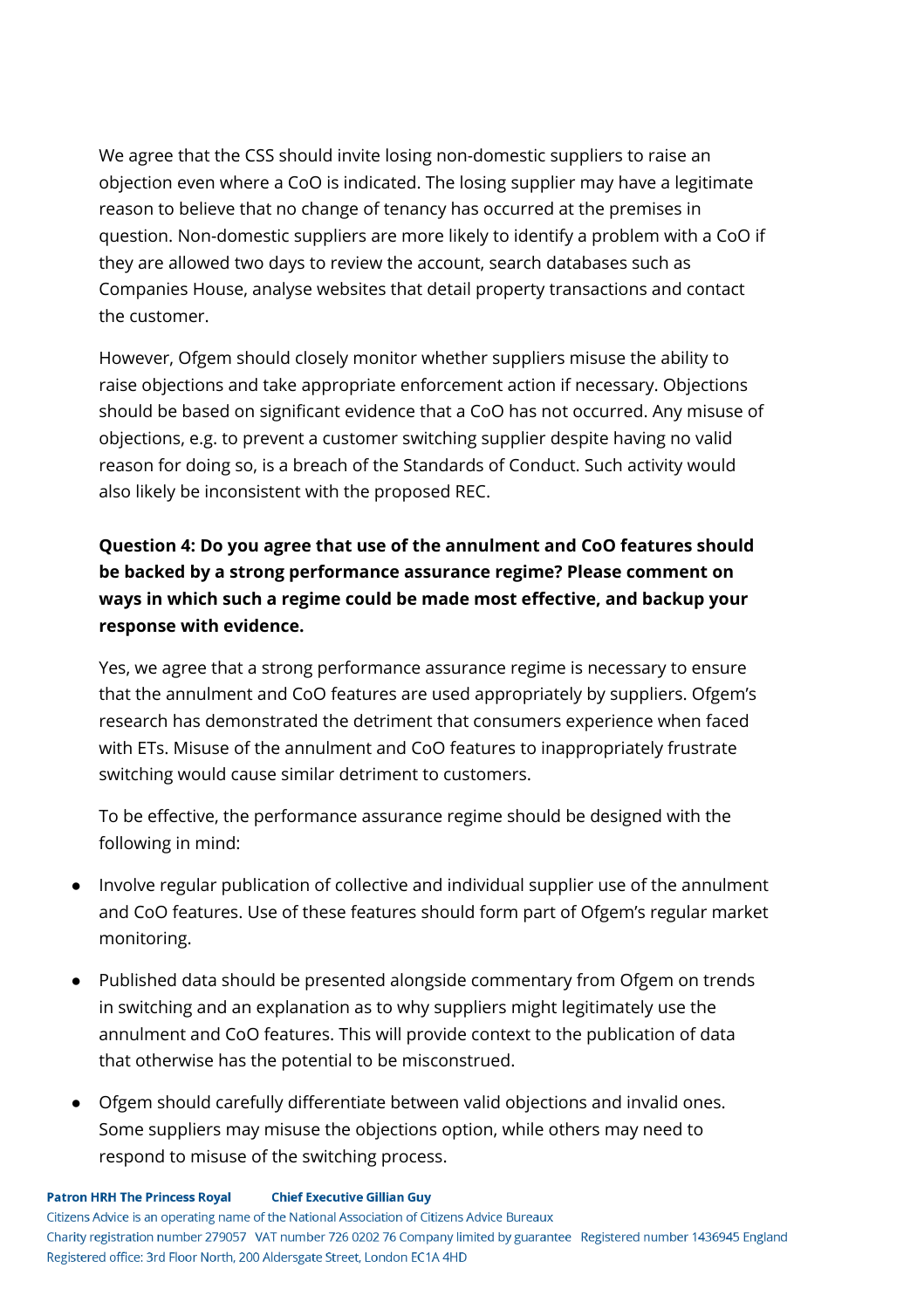● Any regular and deliberate misuse of the annulment and CoO features should lead to enforcement action.

## **Question 5: Do you agree with our proposal to require DCC to competitively procure the communications network capability required to deliver the new switching arrangements?**

Our views on competitively procuring the communications network capability are similar to our position on securing the CSS. While we appreciate that procurement of the communications network is a small part of the overall cost of the switching programme, we believe that all costs should be minimised. If leveraging existing systems may reduce the cost of the programme, then Ofgem should explore these options thoroughly. We welcome Ofgem asking Mason Advisory to look at this question. Given the report from Mason Advisory, we see merit in procuring the communication networks through competitive tender.

# **Question 6: Do you agree with our proposal to have a three-month transition window (aiming to protect reliability) during which time suppliers have to meet additional requirements if switching in less than five working days? Please support your answer with evidence.**

We support the idea of a transition window that enables five-working day switching before moving to next working day switching. Maintaining reliability and ensuring that consumer experience does not deteriorate at any point is crucial to the success of the programme. The transition window will allow Ofgem to determine how successful the implementation of the new switching arrangements has been and conduct an assessment of whether moving to five-day switching has led to any increase in ETs.

However, as ETs can take some time to identify and resolve, the transition window may need to be slightly longer than currently planned. We agree that too short a transition window could put reliability at risk, which could be detrimental to consumers affected and to trust in the switching process in general. Too long a transition window would reduce the speed with which consumers could benefit from next-day switching and increase the costs faced by Ofgem and suppliers, e.g. in terms of maintaining programme teams. We encourage Ofgem to further explore transition options that would satisfy the intention to maintain reliability of switching throughout the transition. We do not have sufficient evidence to recommend the correct duration of this transition window. Ofgem should also consider what critical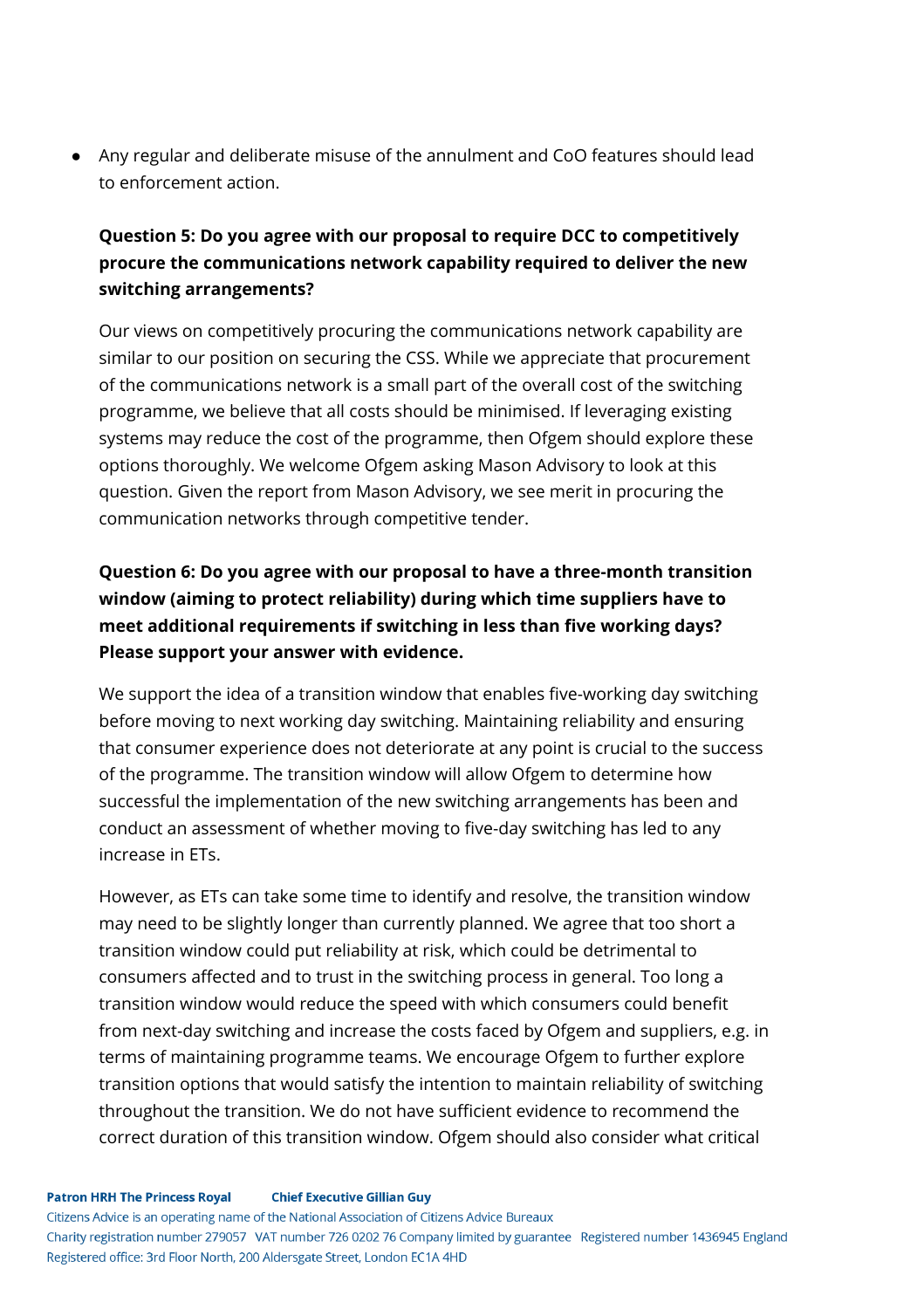success factors must be met for the transition from five days to next-day switching to take place.

We are not convinced by Ofgem's proposal that suppliers should be able to choose to switch consumers next-day during the transition period. We understand that some suppliers are keen to move to next-day switching quickly and that, as the system will enable next-day switching from go-live, Ofgem does not want to unnecessarily restrain these proactive suppliers. However, allowing some suppliers to move to next-day switching during the transition window carries significant risk and undermines the primary rationale for the window, i.e. ensuring reliability of the new system. Allowing some suppliers to switch more quickly makes it difficult to assess the performance of the new system and multiplies the risk of increased ETs. It also makes it more difficult to communicate the changes and set consumer expectations effectively. We do not believe that delaying the move to next-day switching by a few months will damage competition nor do we believe it is cost-efficient to establish an assurance regime for next-day switching during the transition window. Reliability will be enhanced by all suppliers moving to next-day switching at the same time.

If Ofgem is determined to proceed with allowing some suppliers to move to next-day switching during the transition window, then we would encourage Ofgem to apply strict criteria to the customers eligible for next-day switching during this period. For instance, we support limiting faster switching to customers who are able to confirm their MPxN or complete a Customer Identification Number (CIN) test on their smart meter. This should reduce the likelihood of ETs. Ofgem should explore whether next-day switching is limited to SMETS2 meters or can incorporate SMETS1 meters as well.

The switching programme should consider how best to promote next-day switching to consumers at the end of the transition window. In banking, a campaign was launched to promote the Switch Guarantee for current accounts. The Energy UK-run Energy Switch Guarantee $^{12}$  may be a good vehicle for a similar campaign.

**Question 7: Do you agree with our proposal to change the requirement on speed of switching to require switches to be completed within five working days of the contract being entered into (subject to appropriate exceptions)? Please support your answer with evidence.**

**Patron HRH The Princess Royal Chief Executive Gillian Guy** Citizens Advice is an operating name of the National Association of Citizens Advice Bureaux Charity registration number 279057 VAT number 726 0202 76 Company limited by guarantee Registered number 1436945 England Registered office: 3rd Floor North, 200 Aldersgate Street, London EC1A 4HD

<sup>12</sup> <https://www.energyswitchguarantee.com/>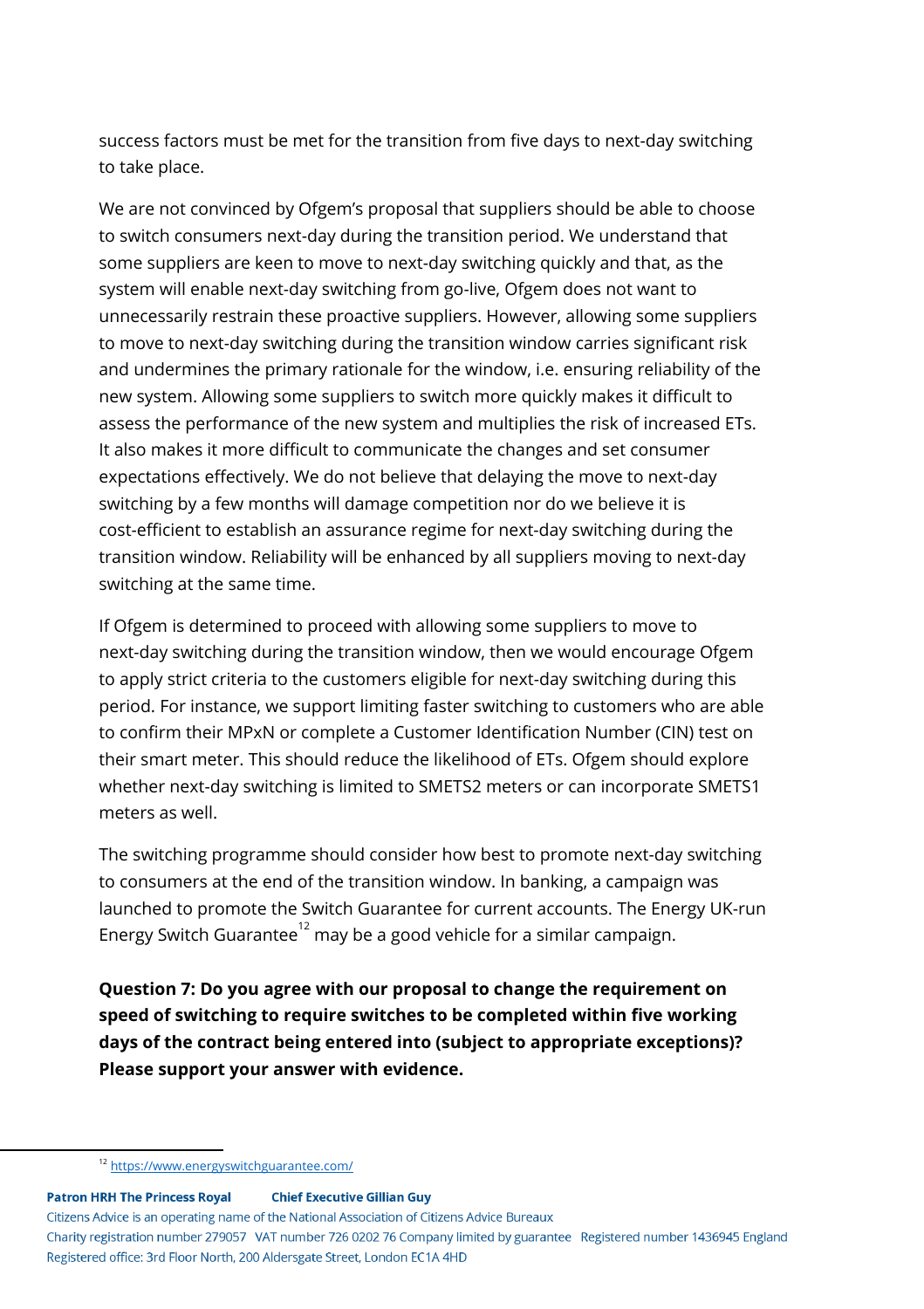Yes, we agree that the regulatory backstop should require energy switches to be completed within five working days of the contract being entered into by the consumer. We support Ofgem simplifying the obligation by removing the reference to "relevant date".

We support the regulatory backstop requirement being set at five days initially. Ofgem can then assess whether the backstop should move to next-day once the new processes are up and running. Ofgem's drafting of the backstop licence condition should make clear the importance of the new switching window but also be sufficiently flexible to allow consumers to choose to switch on a specific date and allow suppliers to make use of the annulment and objections features.

### **Question 8: Do you agree with our proposal to create a dual fuel REC to govern the new switching processes and related energy retail arrangements?**

Yes, we agree that Ofgem should create a new dual fuel REC. Such a code would be beneficial in collecting all switching-related requirements in one place and avoids diluting the smart meter-focused objective of the SEC. The creation of the REC is consistent with Ofgem's general approach to improving code governance. Streamlining and rationalising code governance was identified as an objective by the CMA in its recent Market Investigation and is an existing priority for Ofgem. While we generally agree with Ofgem's proposed approach to establishing the REC, we would urge further consideration of the following:

- Given the importance of energy switching to consumers, the REC governance forums should include consumer representation. There is precedent from other industry codes for this approach. 13
- Ofgem should explore whether the scope of the REC should be wide enough to incorporate all market participants who may deal with consumers in the switching process. Given the current role of third parties in the switching and potential innovation in the market, it may be appropriate for the REC to cover the activity of, for example, Price Comparison Websites (PCWs), non-domestic brokers and other aggregators and innovators involved in consumer switching.
- As new business models emerge, Ofgem should ensure that the REC applies to, and is amended to facilitate, new types of companies involved in switching.

Citizens Advice is an operating name of the National Association of Citizens Advice Bureaux Charity registration number 279057 VAT number 726 0202 76 Company limited by guarantee Registered number 1436945 England Registered office: 3rd Floor North, 200 Aldersgate Street, London EC1A 4HD

 $13$  Citizens Advice sits on the panels of The Balancing and Settlement Code (BSC), Uniform Network Code (UNC), the Connection and Use of System Code (CUSC) and Smart Energy Code (SEC) panels, and the Smart Meter Installation Code of Practice (SMICoP) Governance Board (SGB).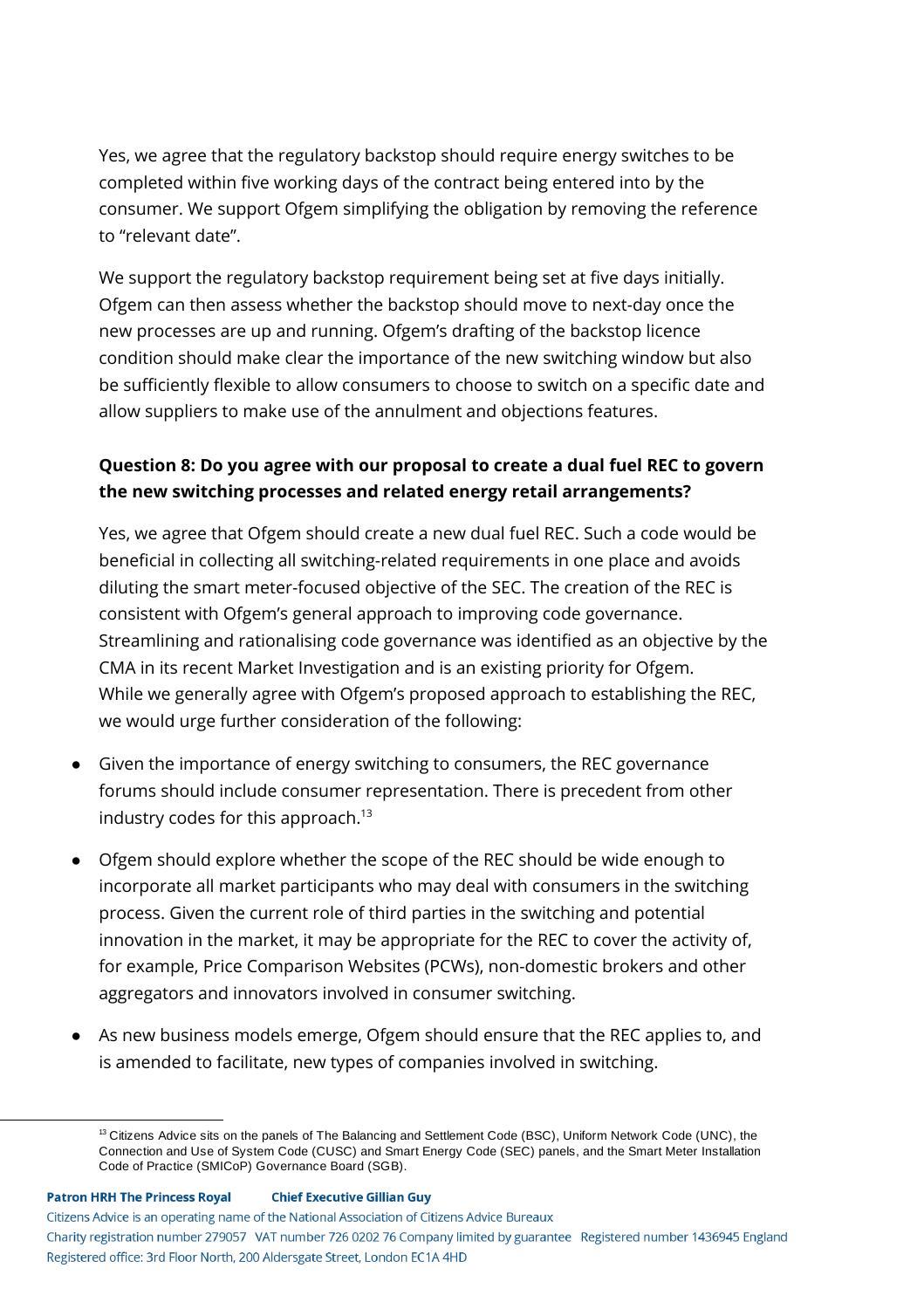## **Question 9: Do you agree with the proposed initial scope and ownership of the REC to be developed as part of the Switching Programme?**

Yes, though as stated in our response to Q8 above, Ofgem should explore whether the scope of the REC should be wide enough to incorporate all market participants who may deal with consumers in the switching process, both now and in the future.

# **Question 10: Do you agree with our proposal to modify the DCC's licence, in order to extend its obligation to include the management and support of the DBT and initial live operation of the CSS?**

Yes, we believe it is sensible to amend the DCC licence as proposed by Ofgem. The current DCC obligation is to procure a new system solution for switching. However, there will be a transition period where the newly-built system has gone live but is still in testing. It makes sense for the DCC to retain responsibility for the system during the transition period before handing over to the relevant REC governance bodies. The longer the period in which the DCC retains responsibility for the CSS, the more pressing the need for Ofgem to move to ex ante price control of those activities.

# **Question 11: Do you agree that there should be regulatory underpinning for the transitional requirements and that this should be contained in the REC?**

Yes, we agree that transitional regulatory requirements are necessary and these should be contained in the REC.

# **Question 12: Do you agree that we should pursue an Ofgem-led SCR process in accordance with a revised SCR scope?**

We understand that Ofgem's legal advice is that Ofgem's new powers to pursue a Significant Code Review (SCR) do not allow Ofgem to pursue a set of code changes over time as part of a single programme. This being the case, we understand that Ofgem proposes to rely on the traditional code change processes to make some necessary preliminary changes to the codes before pursuing a single comprehensive SCR at a later date. We support this approach, but the code administrators should pursue these preliminary code changes vigorously and not allow any suppliers to unduly delay changes.

### **Question 13: Do you have any comments on the indicative timetable for the development of the new governance framework?**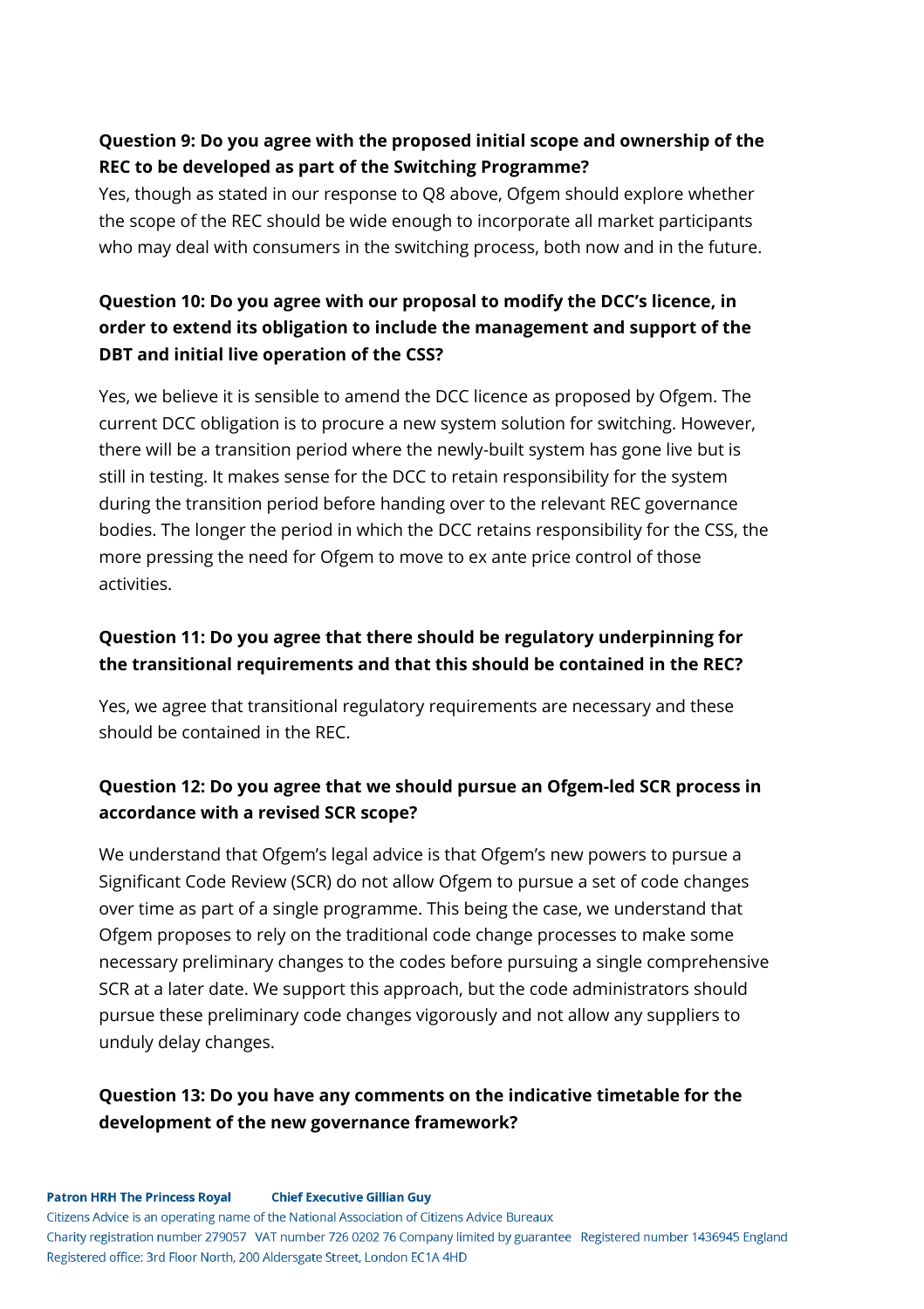No, we have no specific comments on the indicative timetable for the new governance framework. The overall programme timetable is challenging, given the development of the CSS and communications network, the new governance framework and the scale of system development required across the industry. We support steps that Ofgem can take to keep the project on time and on budget. We urge suppliers and other stakeholders to do all they can to keep the programme on schedule. To this end we support Ofgem's proposals to place requirements in the REC on market participants to help deliver the switching programme.

#### Impact assessment questions

# **Question 1: Do you agree that our assessment of industry and public sector costs, including our approach to managing uncertainty, provides a sound basis for making a decision on a preferred reform package?**

We agree that Ofgem has produced an IA that provides a sound basis for making a decision in favour of the RP2a option. The IA shows that RP2a will deliver sufficient direct and indirect benefits for consumers and competition to justify the significant costs involved in developing a new switching system. While the IA shows a net benefit to pursuing RP2a, Ofgem should continue to seek ways to reduce the overall costs of the programme.

The IA could be improved and certain elements of the IA could be better explained. We query some of the assumptions made in the IA in the answers that follow. We encourage Ofgem to keep the IA under review throughout the switching programme, making amends to reflect the provision of new information. We expect Ofgem to publish an updated version of the IA with its decision in 2018.

Ofgem rightly acknowledges that the future of the energy sector is very uncertain. There is also uncertainty around the impact of the proposed changes to switching reliability and speed. Given that the programme involves developing systems to improve future switching, many of the costs are incurred in the near-term and are therefore more certain and easier to estimate than the benefits occurring out to 2035. While the uncertainty of the costs and benefits should not be used to prevent the switching programme progressing with RP2a, all potential impacts on the programme should be noted in the IA. On this basis, Ofgem's IA should also consider the following variables:

● **The introduction by Government of a price cap for Standard Variable Tariff (SVT)**. The Government has announced its intention to introduce a temporary price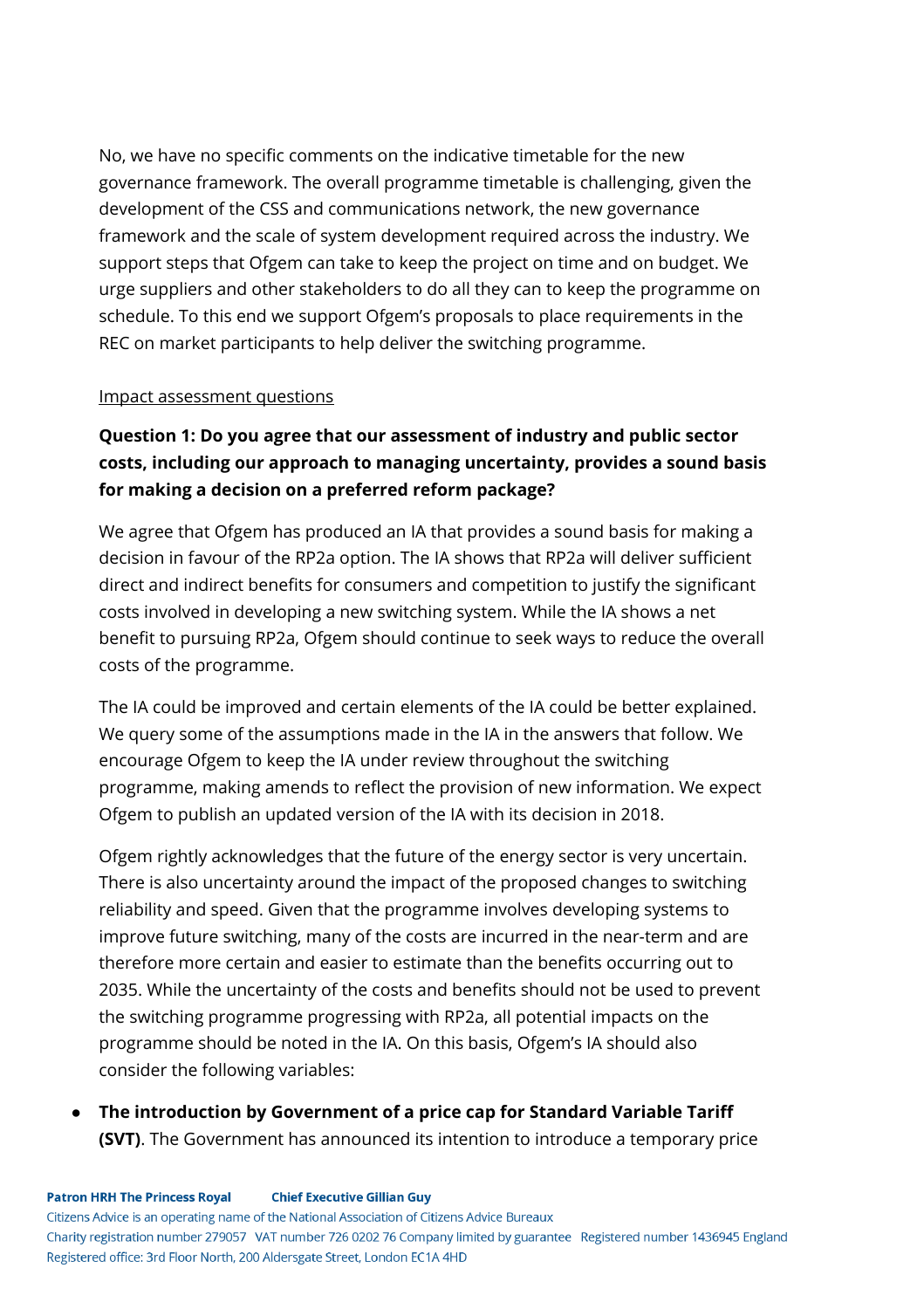cap for all SVT customers. The Government proposes that this price cap would apply until 2023 and so would overlap with the reforms introduced by the switching programme. While Citizens Advice supports a temporary price cap, it is possible that such a cap will dampen incentives to switch in the short- to medium-term. Once the details of the cap – including its scope, timeframe and level – are confirmed through the legislative process, Ofgem should assess how the intervention will affect switching rates. It is welcome that the IA sensitivity analysis has already considered how changing the savings available from switching – another possible consequence of a price cap – will impact the programme. The sensitivity analysis suggests that even halving the available savings on offer still justify the costs of the programme, demonstrating that switching is not solely dependent on the size of the available saving.

- **The PPM switching rate following the removal of the temporary price cap and as smart PPMs are rolled out**. Ofgem assumes that, throughout the lifetime of the CSS, 17% of switches will be from PPM customers. $^{14}$  This assumption is based on 2016 switching data, i.e. before the introduction of the temporary price cap for PPM and before the roll-out of smart PPMs. In the next iteration of the IA, Ofgem should state its assumptions on how PPM consumer behaviour will be affected by the existence and subsequent removal of the price cap and by the roll-out of smart PPMs. PPM switching rates may be simultaneously dampened by the PPM price cap and increased by the greater savings available and increased competition brought about by smart PPMs. The IA also assumes that the savings on offer to PPM customers until 2035 will remain at £77, the current savings below the price cap. It may not be reasonable for Ofgem to assume that, following the removal of the price cap and the roll out of smart PPMs, switching rates are at 2016 levels while available savings are at 2017 levels. These assumptions should be revisited to take into account the effects of the PPM price cap.
- **The number of suppliers in the energy market**. Ofgem rightly adjusts its estimate of supplier costs to reflect the costs incurred by those suppliers that did not respond to its Request for Information (RFI). However, Ofgem does not adjust its estimate of this cost to reflect the number of suppliers entering the market. Each of these new suppliers will incur costs building systems to interact with the CSS. While Ofgem cannot predict with any certainty how many new entrants will enter the market, Ofgem cannot assume that the current number of active suppliers will be the only ones impacted by the costs of the switching programme. Given the length of time it takes to acquire a supply licence and Ofgem's central role in that process,

**Patron HRH The Princess Royal Chief Executive Gillian Guy** 

Citizens Advice is an operating name of the National Association of Citizens Advice Bureaux

<sup>&</sup>lt;sup>14</sup> Pg.17, Delivering Faster and More Reliable Switching: proposed new switching arrangements Impact Assessment, Ofgem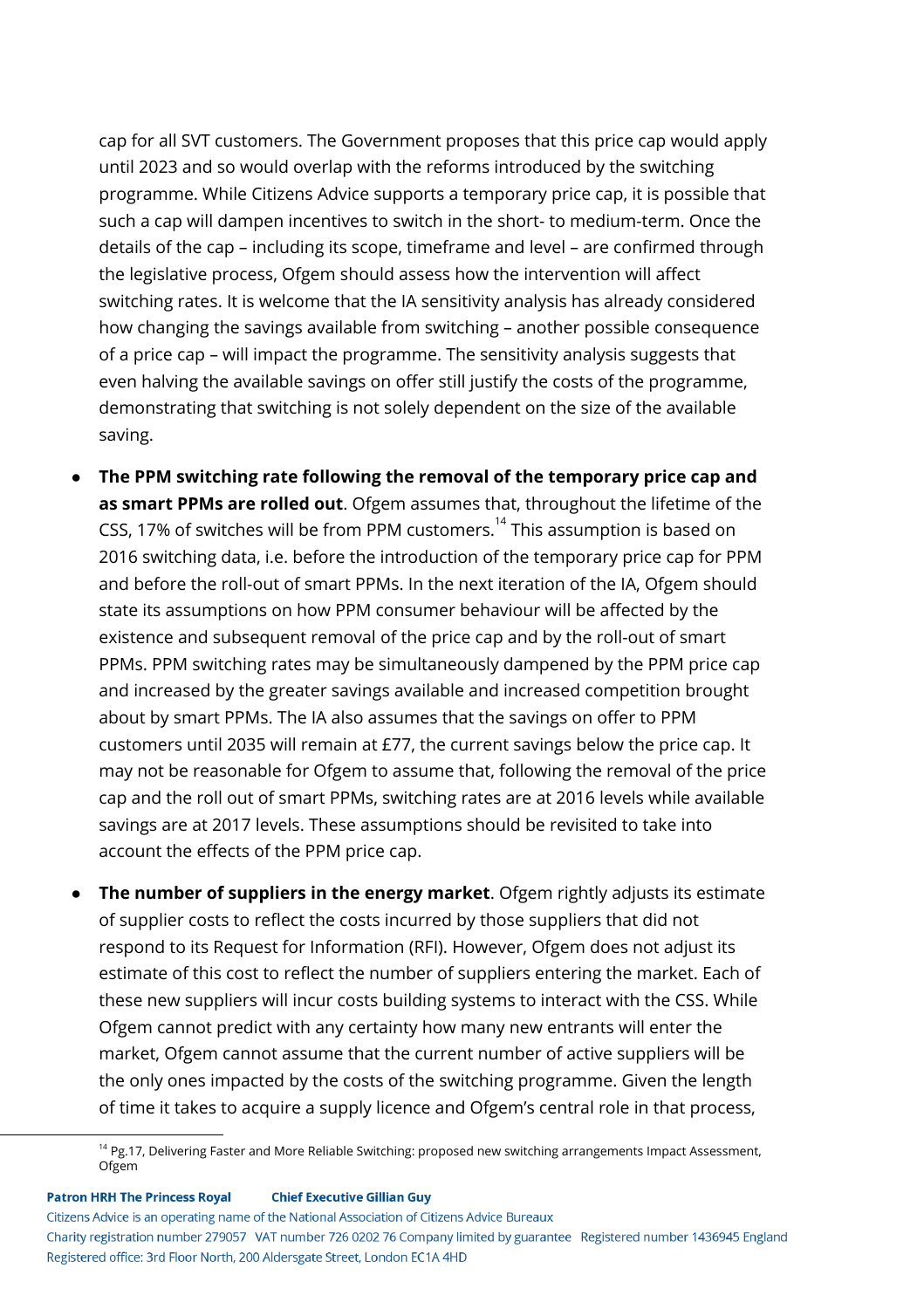Ofgem should at least have a view as to how many suppliers will be in the market in 2019.

● **The continuing dual fuel nature of the energy market**. Throughout its analysis, Ofgem assumes that dual fuel customers will remain an important part of the British energy market out to 2035. However, the government is considering how to decarbonise heating in the home, e.g. moving away from natural gas. It is possible that towards the end of the period under analysis the British energy market may have tilted towards the use of low-carbon electricity in heating. While it is difficult to estimate the effects of electrification and decarbonisation of heating with any certainty, Ofgem should consider what impact this might have on the savings available from switching.

Finally, the IA assumes that there is no cost for RP2a for PCWs. This seems optimistic. PCWs are an important part of switching, accounting for 51% of all switches in 2016. $^{15}$  The switching programme will require changes to be made to PCW systems and processes that interact with suppliers. Such changes will incur costs. More broadly, we believe that Ofgem should consider how third parties such as PCWs are regulated. For instance, the CMA's recent report on Digital Comparison Tools (DCTs) $^{\rm 16}$  recommends a combination of activity-based and principles-based regulation.

# **Question 2: Do you agree that we have selected the appropriate policy option around objections, cooling off, meter agent appointment and MCP ID for each reform package?**

Yes, we agree in general that Ofgem has selected the appropriate policy options. We have provided views elsewhere in this consultation response on the policy option chosen for objections. We agree with Ofgem that consumers should be able to exercise cooling off rights during the switching process. Customers must be able to switch with confidence and confidence requires customers to have the ability to change their mind within 14 days of initiating the switch. This right exists under the Consumer Rights Act 2015.

We support Ofgem's proposal that customers who exercise cooling off rights should be able to return to their previous suppliers on no worse than equivalent terms. It would be preferable if consumers made an active choice as to the terms and

<sup>16</sup> Digital Comparison Tools Market Study, CMA, 26<sup>th</sup> September 2017

#### **Chief Executive Gillian Guy Patron HRH The Princess Royal**

Citizens Advice is an operating name of the National Association of Citizens Advice Bureaux

<sup>&</sup>lt;sup>15</sup> Pg.24 Retail Energy Markets in 2016, Ofgem, 3<sup>rd</sup> August 2016

[https://www.ofgem.gov.uk/system/files/docs/2016/08/retail\\_energy\\_markets\\_in\\_2016.pdf](https://www.ofgem.gov.uk/system/files/docs/2016/08/retail_energy_markets_in_2016.pdf)

[https://assets.publishing.service.gov.uk/media/59c93546e5274a77468120d6/digital-comparison-tools-market-study](https://assets.publishing.service.gov.uk/media/59c93546e5274a77468120d6/digital-comparison-tools-market-study-final-report.pdf)[final-report.pdf](https://assets.publishing.service.gov.uk/media/59c93546e5274a77468120d6/digital-comparison-tools-market-study-final-report.pdf)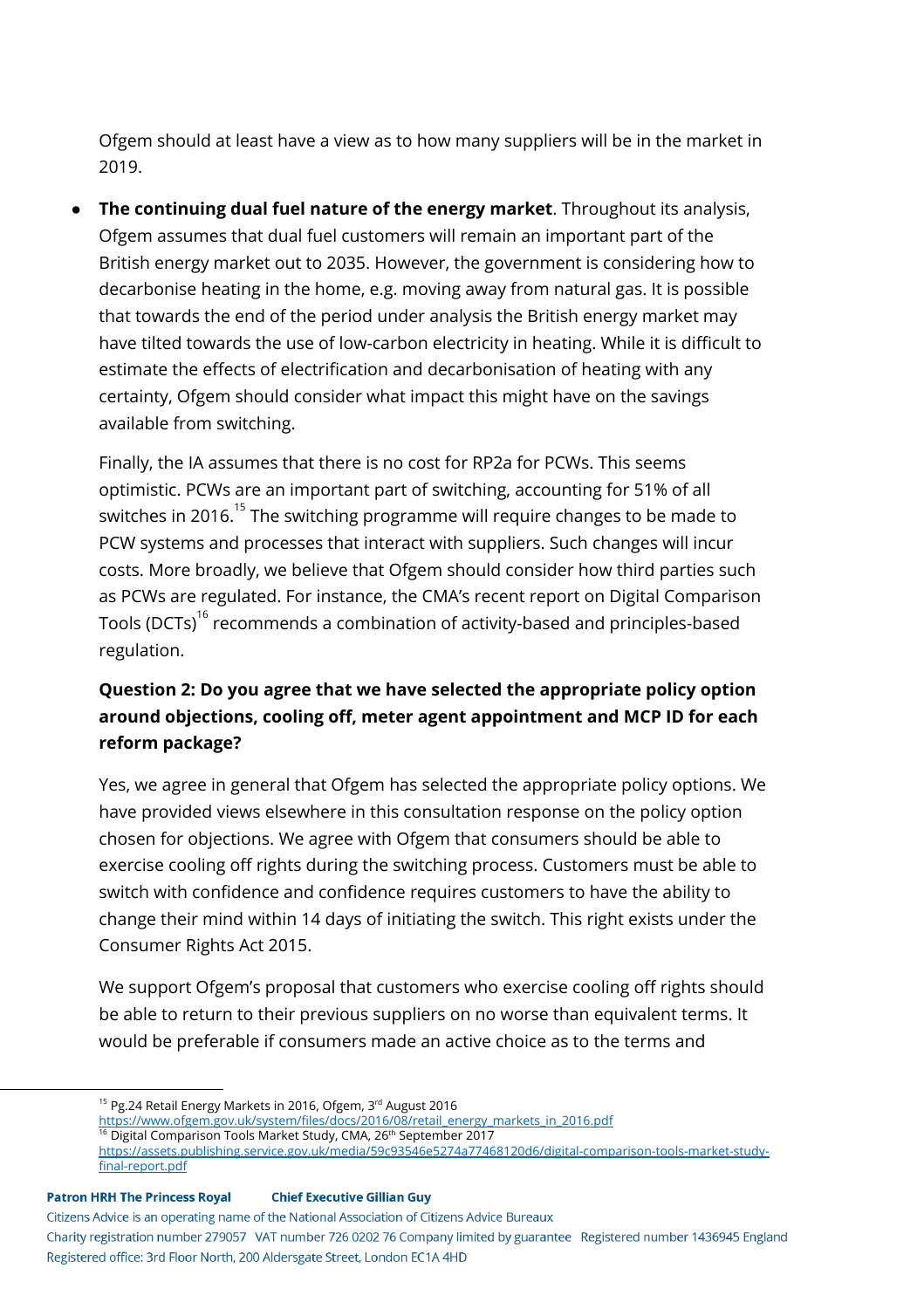conditions on which they return to their previous supplier. The rules should be clear that a supplier will only have discretion as to what constitutes equivalent terms where the supplier cannot contact the customer to agree new terms. Ofgem should also ensure that consumers who initiate a switch and exercise their right to cool off during the transition window are not placed on higher SVT or default FTC rates. The detailed rules around cooling off should be considered as part of the programme's regulatory workstream.

Consumers' rights around cooling off should be communicated clearly by suppliers. These rights should be outlined in the licence conditions, backed up in detail in the REC and expressed in easy to understand language through customer-facing material such as the Energy Switch Guarantee.

# **Question 3: Do you agree that our assessment of the direct benefits of the reforms, including the various assumptions that we have adopted, provides a sound basis for making a decision on a preferred reform package?**

Yes, we agree in general that Ofgem has correctly identified the direct benefits of the various reform options. It is welcome that Ofgem has sought to incorporate the time savings that reform will produce for consumers. We believe that Ofgem has made reasonable assumptions about how faster switching will reduce the amount of time that consumers spend thinking about and progressing a switch.

However, we are concerned that aspects of the IA may overstate some of the direct benefits available to consumers. While we agree with Ofgem that the IA supports progressing with RP2a, the high near-term costs of the programme means that the net benefits to consumers should be as accurately captured as possible. We encourage Ofgem to revisit the following aspects of the IA:

- **Micro-business switching savings in a changing market**. The IA suggests that there is a £348 saving available to a micro-business for switching electricity supplier. This is based on RFI data sourced in 2014. The actual savings available to micro-business energy customers are almost certainly different in 2017 to the information provided in response to the RFI. The non-domestic sector has changed significantly in recent years, for example following the CMA investigation, the move away from auto-renewals and changes in wholesale prices. While non-domestic savings from switching make up a small part of the benefits case, Ofgem should source more up-to-date information about these savings.
- **Customers avoiding SVT, or default fixed term contracts (FTCs), because of faster switching**. A small part of the benefits case for reform in the IA is that even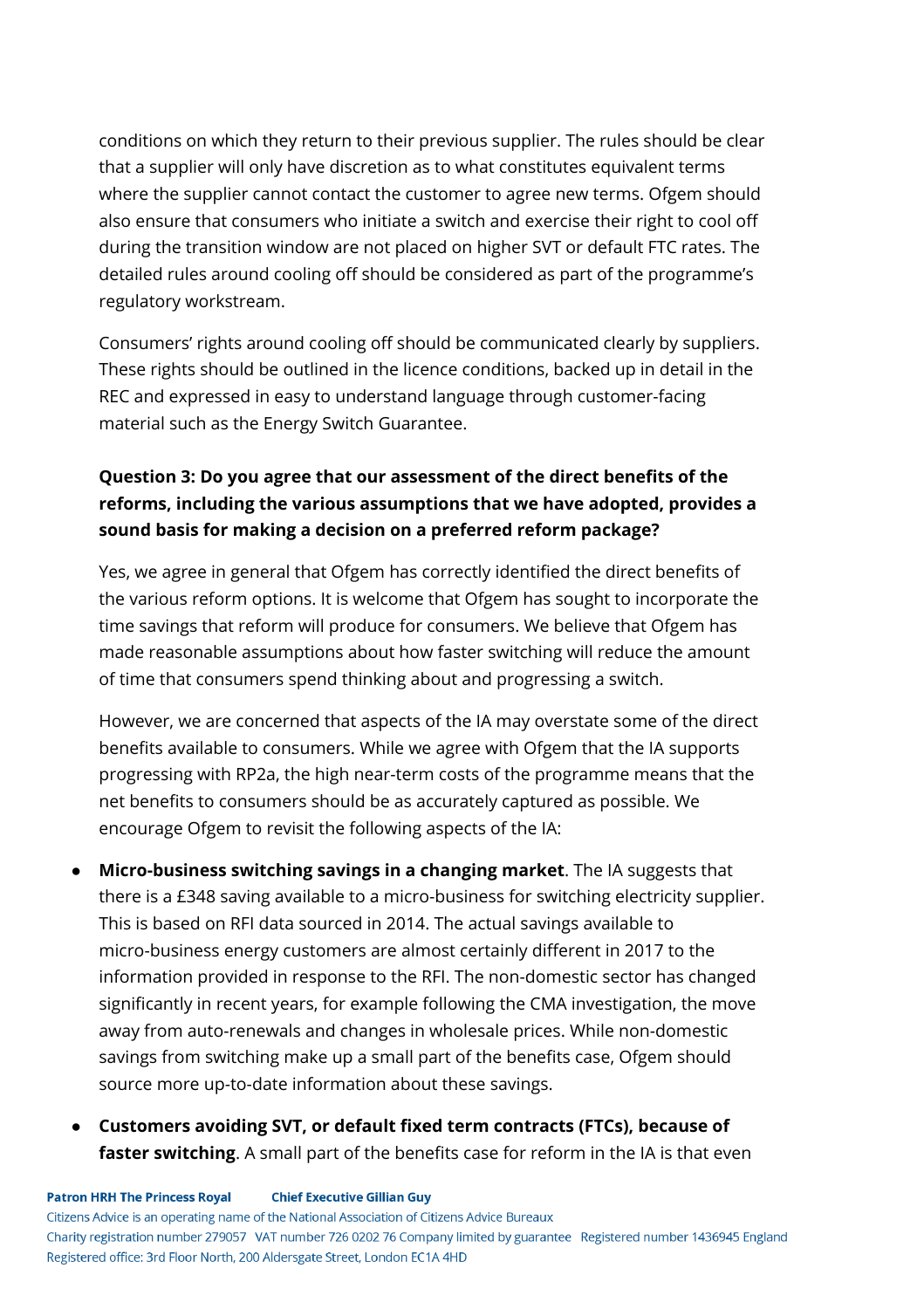engaged fixed term contract (FTC) consumers temporarily fall onto SVT if they switch at the very end of a FTC. $^{17}$  We believe that Ofgem has already introduced protections to limit the frequency with which engaged FTC customers experience the increased costs of a SVT. SLC 24.9 and SLC 24.10 effectively ensure that consumers who initiate a switch before their FTC ends must continue to be supplied at the FTC rate until the switch completes. In some cases, the slowness of the current switching process means that consumers that switch at the end of their FTC could potentially benefit from their old FTC rates for an additional 20 working days. This effect is only beneficial to consumers when energy prices have changed so that current FTCs are more expensive than FTCs taken out one year previously. Ofgem should revisit how the existing protections of SLC 24.9 and SLC 24.10 effect the £35.26m saving for engaged customers $^{\rm 18}$  outlined under RP2a. Ofgem should also analyse how the new rules to allow suppliers to roll customers onto a new FTC instead of SVT will affect the savings to be gained from faster switching.

- **Assumptions about engaged consumers switching**. Ofgem assumes that (1) engaged consumers will switch FTC 10.7 times over a 15-year period, (2) 60% of switches are executed after the FTC ends and (3) daily savings of £0.72 are available to each dual fuel customer, based on the assumption that the current SVT – FTC differential remains the same for the next 15 years. As Ofgem recognises, e.g. in the sensitivity analysis, these assumptions may not be reasonable if competition increases and/or action is taken to cap the prices that some customers face. It is also possible that market fluctuations may occur where FTCs are more expensive than SVT. Each of these assumptions may be reasonable, but it is not clear from the IA how the assumptions were reached. The next version of the IA should make clear the basis for Ofgem forming these assumptions.
- **The cost savings of creating a Consumer Enquiry Service (CES).** Ofgem assumes that the CES can be procured in a manner that leads to a cost saving. We would like to understand how Ofgem has calculated these savings. We suspect that parts of the CES could duplicate existing arrangements. For instance, the Citizens Advice consumer service can and does provide consumers with MPxN information, and has existing referral arrangements in place with suppliers. This service can also provide consumers on any issues with their switch which don't relate to the MPxN. Establishing the CES could also add further complexity as some consumers will

#### **Patron HRH The Princess Royal Chief Executive Gillian Guy**

Citizens Advice is an operating name of the National Association of Citizens Advice Bureaux

<sup>&</sup>lt;sup>17</sup> Pg.66 Delivering Faster and More Reliable Switching: proposed new switching arrangements Impact Assessment, **Ofgem** 

 $\frac{3}{8}$  Pg.69 Delivering Faster and More Reliable Switching: proposed new switching arrangements Impact Assessment, Ofgem